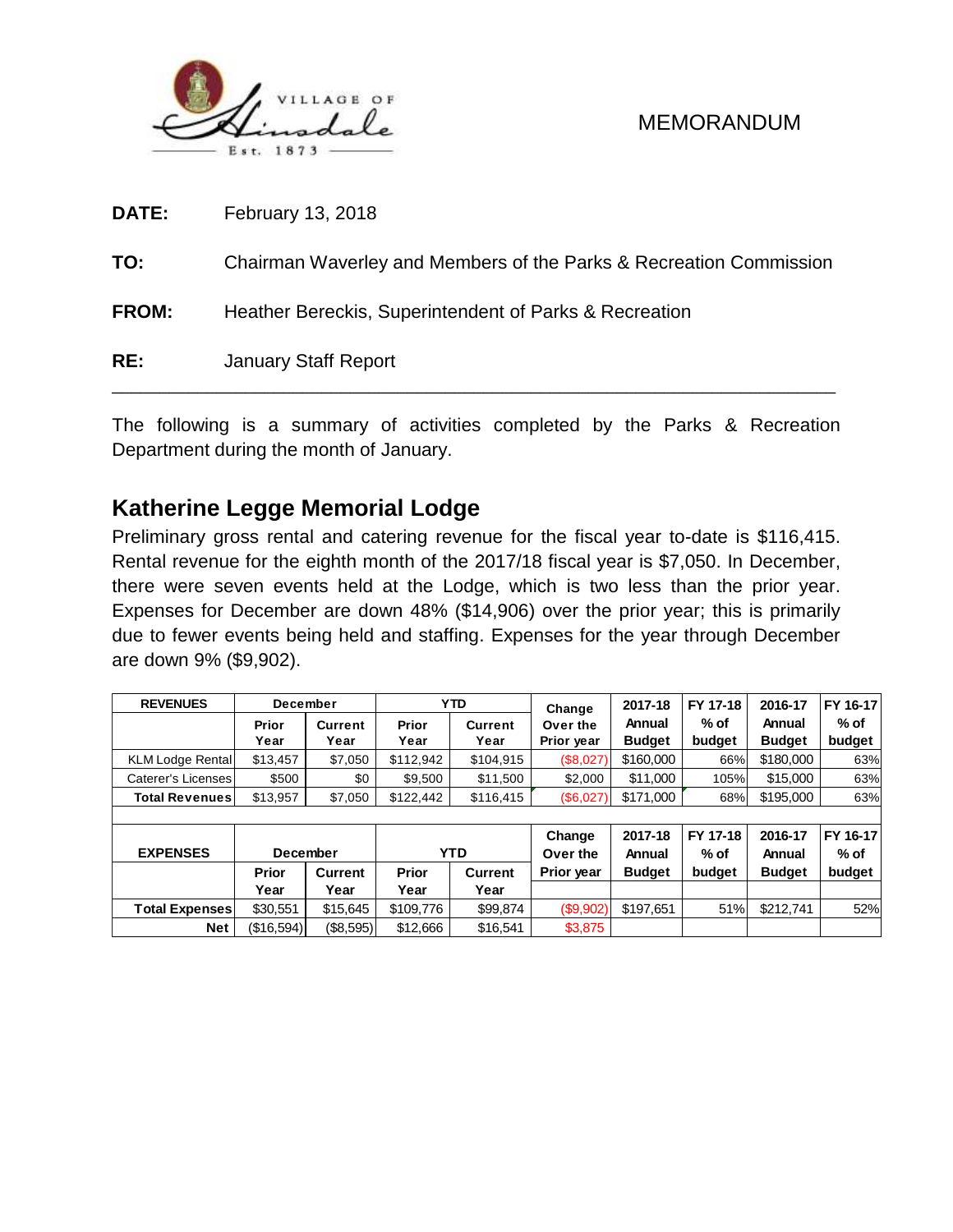

| <b>KLM Gross Monthly Revenues</b> |    |                       |    |           |            |           |            |         |    |           |                                  |           |    |         |
|-----------------------------------|----|-----------------------|----|-----------|------------|-----------|------------|---------|----|-----------|----------------------------------|-----------|----|---------|
| Month                             |    | 2011/12 FY 2012/13 FY |    |           | 2013/14 FY |           | 2014/15 FY |         |    |           | 2015/16 FY 2016/17 FY 2017/18 FY |           |    |         |
| May                               | \$ | 8,561                 | \$ | 8,801     | \$         | 16,796    | \$         | 13,745  | \$ | 16,000    | \$                               | 12,200    | \$ | 9,600   |
| June                              | \$ | 11,156                | \$ | 10,745    | \$         | 26,818    | \$         | 17,450  | S  | 22,770    | \$                               | 22,845    | \$ | 12,595  |
| July                              | \$ | 13,559                | \$ | 9,786     | \$.        | 18,650    | \$         | 12,909  | \$ | 27,475    | \$                               | 12,550    | \$ | 13,950  |
| August                            | \$ | 17,759                | \$ | 18,880    | \$         | 19,579    | \$         | 25,350  | S  | 24,775    | \$                               | 11,500    | \$ | 18,130  |
| September                         | \$ | 14,823                | \$ | 14,498    | \$         | 12,137    | \$         | 24,510  | S  | 15,250    | \$                               | 12,645    | \$ | 15,560  |
| October                           | \$ | 16,347                | \$ | 15,589    | \$         | 14,825    | \$         | 23,985  | \$ | 25,580    | \$                               | 21,045    | \$ | 16,780  |
| November                          | \$ | 8,256                 | \$ | 11,612    | \$         | 8,580     | \$         | 14,724  | Ş  | 14,825    | \$                               | 6,700     | \$ | 11,250  |
| December                          | \$ | 8,853                 | \$ | 10,265    | \$         | 13,366    | \$         | 17,290  | S  | 17,200    | \$                               | 13,457    | \$ | 7,050   |
| January                           | \$ | 1,302                 | \$ | 4,489     | \$         | 250       | \$         | 8,450   | \$ | 2,850     | \$                               | 4,624     | \$ | 9,550   |
| February                          | \$ | 2,301                 | \$ | 6,981     | \$         | 7,575     | \$         | 3,120   | \$ | 2,400     | \$                               | 4,550     |    |         |
| March                             | \$ | 2,506                 | \$ | 7,669     | \$         | 4,245     | \$         | 6,725   | \$ | 8,945     | \$                               | 5,944     |    |         |
| April                             | \$ | 2,384                 | \$ | 4,365     | \$         | 3,600     | \$         | 12,695  | \$ | 9,125     | \$                               | 4,300     |    |         |
| total                             |    | \$107,807             |    | \$123,680 |            | \$146,421 | \$         | 180,953 |    | \$187,195 |                                  | \$132,360 | \$ | 114,465 |

The graph below shows the past three years of lodge revenue and the upcoming year's projection. Future predictions are based on the average revenue from the event type. Also included below are charts indicating the number of reservations and reservation type by month. Typically, events are booked 6-18 months in advance of the rentals; however, if there are vacancies, staff will accept reservations within 5 days of an event. These tracking devices will be updated monthly.

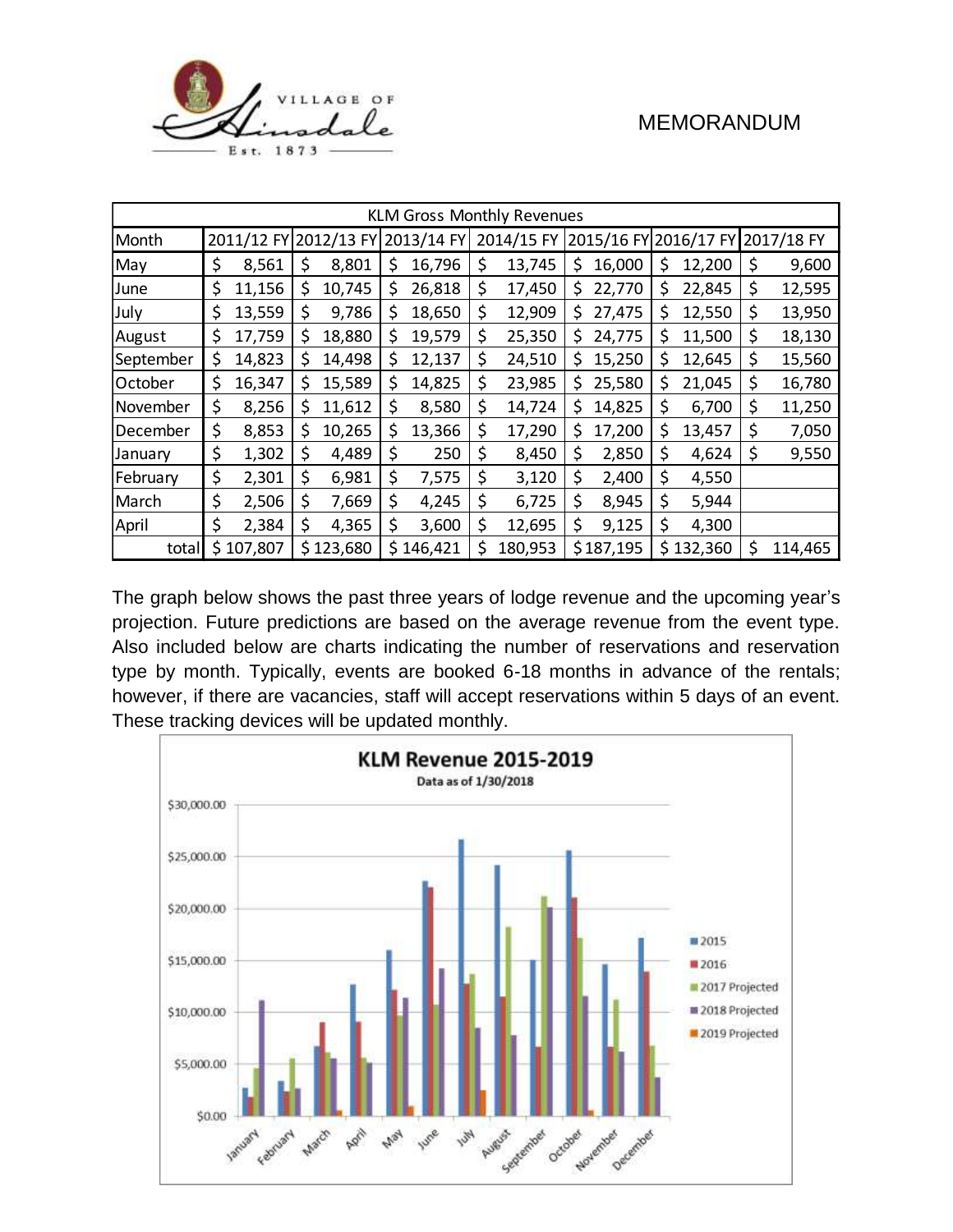![](_page_2_Figure_2.jpeg)

Staff is currently working on the approved marketing plan for the 2017/18 FY, including the addition of Search Engine Optimization (SEO) and progressive marketing through The Knot. Details on this were presented at the August Parks & Recreation Commission meeting and were reevaluated at the December Parks & Recreation (P&R) Meeting. Daily leads are being received from the upgraded Knot.com advertising and lodge staff is tracking the conversion rate from leads to bookings. Staff will be presenting the six month conversion report from theKnot.com and the analytics report from Linchpin (SEO Company) at the March P&R Commission Meeting.

# **Upcoming Brochure & Activities**

## **Brochure & Programming**

Winter/Spring Brochure planning has been completed, with the delivery for residents having taken place on December  $4^{\text{th}}$ . Registration for Winter/Spring programs began on December 11<sup>th</sup>. Winter programs began the week of January  $8<sup>th</sup>$ . New programs for this brochure include youth pickleball, archery, badminton, meditation, and Junior Firefighters. Summer brochure planning is now underway, with an expected delivery date of March 19<sup>th</sup>.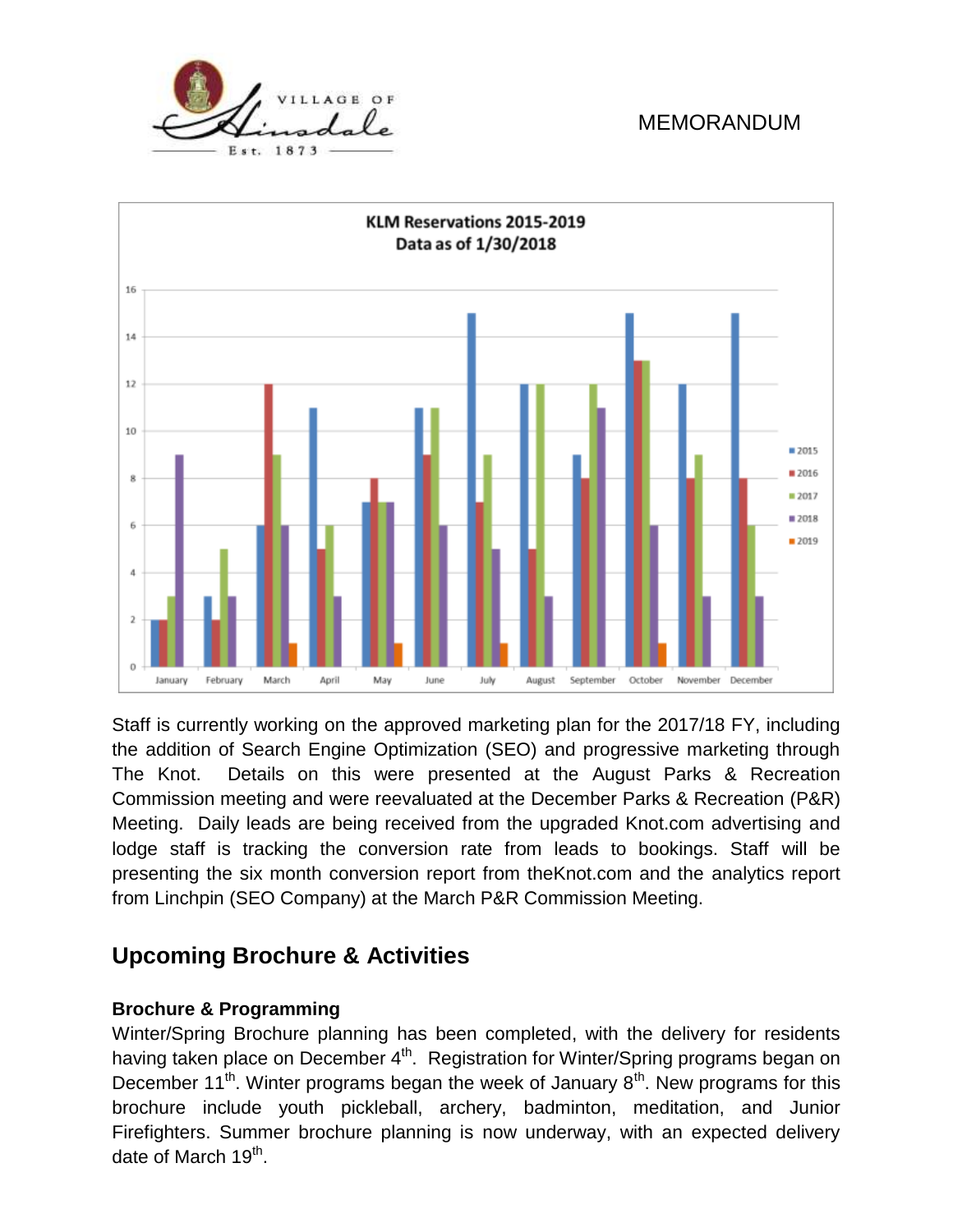![](_page_3_Picture_0.jpeg)

#### **Special Events**

Staff is currently in the planning phase for upcoming special events. The next event is the Easter Egg Hunt on March  $31<sup>st</sup>$ , followed by Park Cleanup Day on April 20<sup>th</sup>. The Egg Hunt event is held in collaboration with The Community House in Robbins Park. Park Cleanup Day is sponsored by Trader Joes and will be held a various parks around Hinsdale.

# **Field & Park Updates**

### **Fields/Parks**

Staff has begun booking spring 2018 Field space. Public Service staff will begin preparing fields with aeration, seeding, and striping in early March or as the weather permits. Fields will open April 1st, weather permitting.

The Burns Field Ice Rink is operational. Weather conditions have permitted for approximately 20 days of skating, as of January 31<sup>st</sup>. Staff will keep the rink up as long as possible, with a final take down date of March  $15<sup>th</sup>$ . Due to vandalism, weekday unsupervised hours at the warming house were cancelled, but supervised weekend hours will continue from 10am-6pm. Staff will be monitoring the ice, bathrooms, and fire places as well as offering hot chocolate.

# **Platform Tennis**

#### **Memberships**

Preliminary gross revenue for the 2017/18 fiscal year through the eighth month is \$71,513. General expenses, minus capital projects, through December are down 11% (\$2,916) over the prior year; this is a result of the work done early in the season to the electrical system in preparation for the capital walkway improvements. Overall net revenue, minus capital, is \$46,758 which is 49% (\$17,765) higher than the same period of the prior year. A breakdown of membership revenue through January 29<sup>th</sup> is included below.